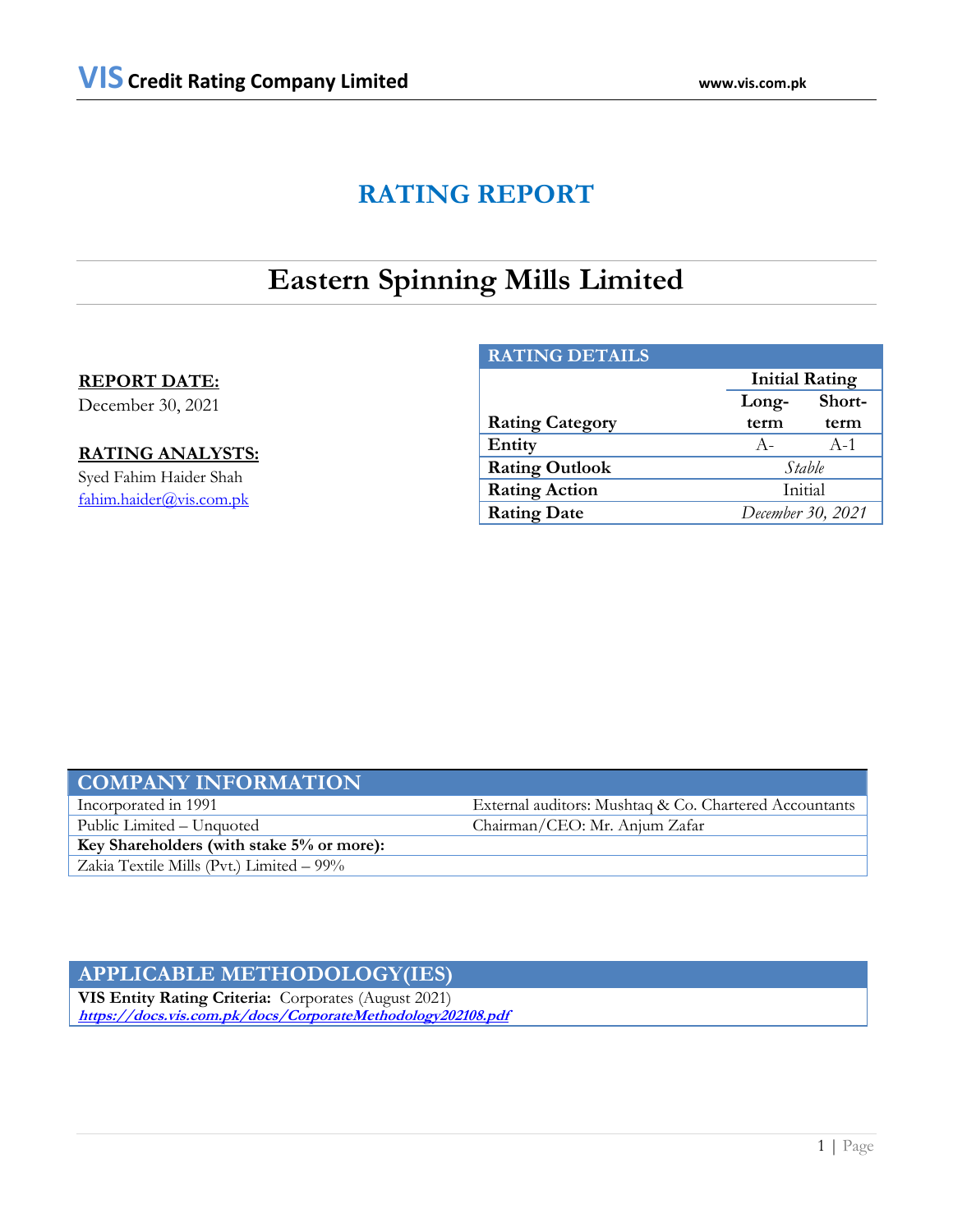# **Eastern Spinning Mills Limited**

# **OVERVIEW OF THE**

# **INSTITUTION RATING RATIONALE**

Eastern Spinning Mills Limited (ESML) was incorporated in 1991 and started commercial production in 1994. The company is mainly involved in manufacturing and sale cotton yarn.

### **Chairman/CEO Profile:**

Mr. Anjum Zafar serves as the Chairman of the Board and Chief Executive Officer (CEO) of the company. He has over 40 years of experience in leather, textile, and dairy industries.

Eastern Spinning Mills Limited (ESML) is an export-oriented spinning unit which manufactures a range of cotton yarn. ESML is a part of Eastern Group, a conglomerate having business interests in leather, textile, and dairy industries. Shareholding of the company is vested with the sponsoring family through a holding company named Zakia Textile Mills (Pvt.) Limited. The assigned ratings take into account moderate business risk profile of the company which is supported by extensive industry experience of sponsors and established relationships with the customers. The ratings draw comfort from low gearing and leverage indicators and sound debt service coverages. However, the ratings are constrained by vulnerability of the spinning sector to availability and prices of raw materials, exchange rate risk, and adverse changes in regulatory duties structure. The company is in the final planning stages of setting up a new spinning unit and civil work on the project is expected to start in January'2022.

### **Rating Drivers**

### **Corporate Profile**

ESML is a public limited – unquoted company which was incorporated in 1991 under the repealed Companies Ordinance, 1984 (now the Companies Act, 2017). ESML is a family-owned business with 100% shares held by the sponsoring family primarily through Zakia Textile Mills (Pvt.) Limited, which is the holding company with no standalone operations. ZTML holds 99% stake in the company that has remained largely unchanged since 1998. The company started commercial production of cotton yarn at unit-I in 1994. Spinning unit-II was established in 2001 to meet the growing demand for cotton yarn. The foundation of Eastern Group (EG) was laid by Mr. Zafar Iqbal (late) with the setting up a leather processing unit in 1969. Eastern Leather Company (Pvt.) Limited (ELCL) is the flagship company of EG which is involved in manufacturing and export of leather and related products. Meanwhile, Eastern Dairies (Pvt.) Limited (EDL) is involved in dairy farm operations with cows imported from the Netherlands and Australia.

The Board of Directors of the company consists of four members, all being the representative of sponsoring family. Mr. Anjum Zafar, who is the elder son of Mr. Zafar Iqbal, serves as the Chairman of the Board and Chief Executive Officer (CEO) of the company. He has over 42 years of experience in leather, textile, and dairy industries. He holds a Bachelor's degree in Science and has taken several trainings and short-term courses from renowned intuitions. Mr. Shaheen Zafar is the younger brother of Mr. Anjum Zafar and servers as Director of Operations. He has over 36 years of strategic planning and monitoring experience in textile, leather, and dairy industries. Remaining two directors are inactive members of the Board.

#### **Production Facilities**

ESML manufacture cotton yarn for knitting and hosiery industry. The company currently operates two spinning units located at separate locations. Unit-I was built at the time of the company's incorporation and unit-II was setup in 2001. The company has carried out periodic enhancements over the years. Going forward, the company plans to setup its third spinning unit. Unit-III will be constructed on a land already owned by the sponsors in near future.

The company has shifted towards higher count (up to 30 counts) and value added Slub yarns for knitting for export besides count of  $10/s - 20/s$  over the past two years which has also impacted the production levels. Moreover, due to some slowdown in demand from the international markets amidst COVID-19 related issues, actual production levels have decreased slightly over the past two years.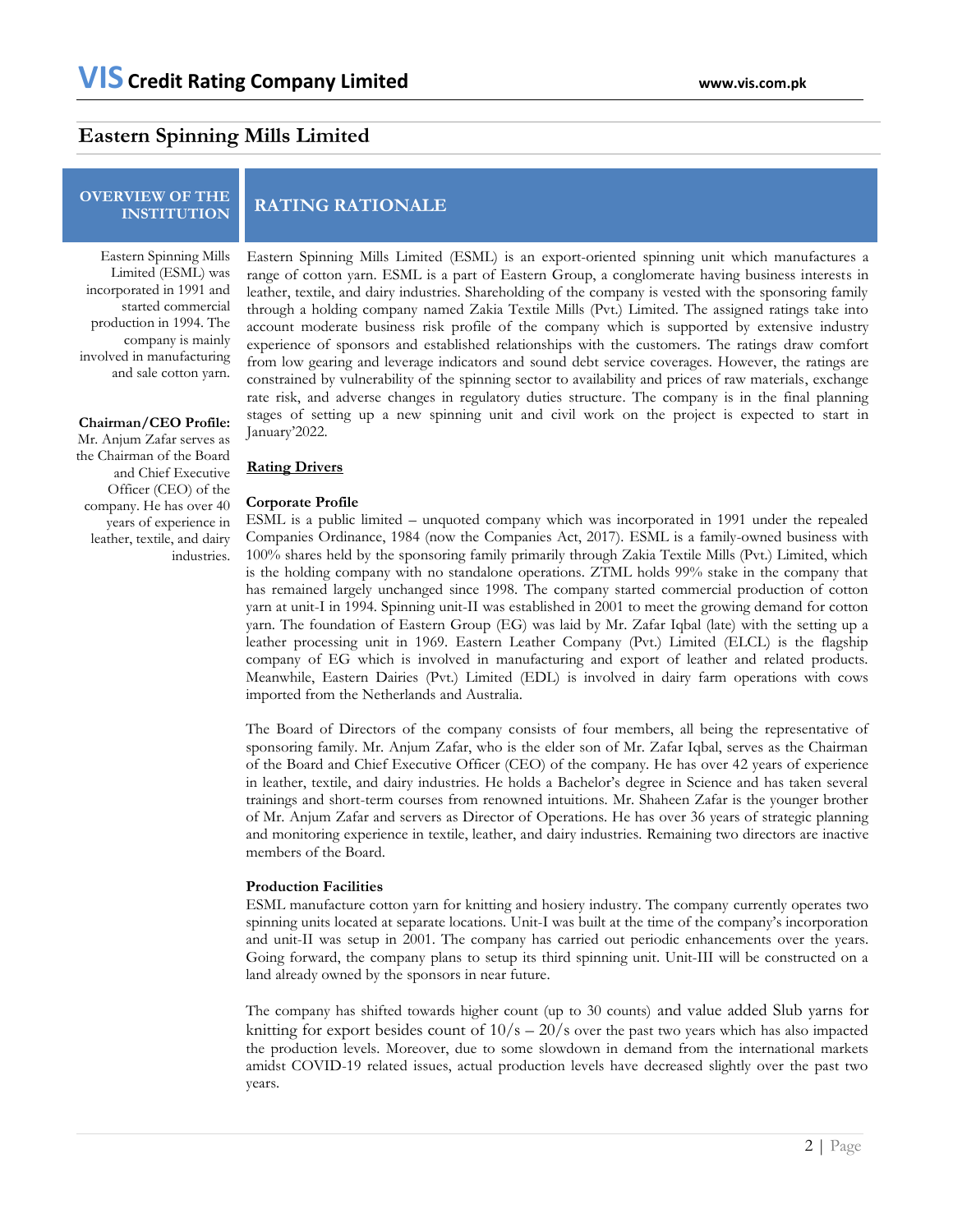## **Procurement and Credit Policy**

Cotton is sourced from both local and international markets, and its mix depends on customer requirements. However, local cotton remains dominant in the mix, accounting for 83% (FY20: 87%) of total cotton procured during FY21. Average local cotton procurement price has gradually increased over the review period, though average price of imported cotton decreased slightly during FY21. The warehouses at both spinning units can store up to 125,000 bales of cotton, sufficient for one-year of yarn production. Local cotton procurement cycle runs from September to January whereas cotton imports depend on requirement. Cotton from the local market is purchased on advance payment terms, imports via L/Cs, and stores, spare parts, and loose tools on 60 days credit.

## **Profitability**

Net sales of the company increased by 11% during FY21, driven largely by higher selling price as volumetric sales remained stagnant during the year. Revenue from exports increased by 13% due to higher average selling price as volumetric sales remained stable during FY21. Major export markets were China, Central America, and Turkey. Revenue from local sales increased marginally during the year as the impact of higher average selling price was largely offset by decrease in volumetric sales. Average local cotton purchase price was recorded higher during FY21 on account of notable decline in crop produce during previous season. Cotton imports were slightly higher on account of decline in average price. Since the increase in cost of goods sold was slower than top-line growth, the company registered 55% increase in gross profit as the margin recovered during FY21.

Operating expenses increased on account of higher distribution and administration expenses mainly on account of increase in freight charges and staff salaries, respectively. Decline in financial charges due to lower interest rate despite largely same levels of debt utilization during FY21. With the increase in revenue and improvement in margins profile, the company reported notable increase in net profit during the year. Sustained improvement in overall profitability profile is important from ratings perspective.

## **Liquidity**

Liquidity is supported by internal cash flows generation. In line with improvement profits, the company generated higher funds from operations (FFO) during FY21 which led to notable improvement in the company's capacity to meet its debt obligations, as reflected in debt service coverage ratio (DSCR) of 3.01x (FY20: 0.91x). FFO-to-long term debt and FFO-to-total debt ratios also improved to 0.98x (FY20: 1.55x) and 0.45x (FY20: 0.38x), respectively, during FY21. Increase in current ratio to 3.3x (FY20: 2.8x) was led by a combination of higher trade receivables and some decline in trade payables and short-term borrowings by end-FY21. Net working capital cycle of the company is considered satisfactory and in line with the peers despite some stretch on account of increase in trade receivables by end-FY21.

## **Capitalization**

Equity base accumulated by end-FY21 with the retention of profits as the company has very conservative payout policy. Total liabilities were unchanged which mainly comprised trade payables and borrowings. Debt profile of the company comprises a mix of short-term borrowings for partial working capital requirements and long-term loans for capex. Short-term borrowings have declined slightly by end-FY21. Working capital requirements are also met through internal capital generation as reflected in inventory-plus-receivables-to-short-term borrowings ratio of 4.0x (FY20: 2.91x; FY19: 2.50x) at end-FY21.

Total long-term debt has increased as the company mobilized new facility during the year in order to fund the capex on gas generator set for spinning unit-I, automatic winder process coner, and ring spinning frames. With largely stable debt levels and liabilities, the company's gearing and leverage ratios improved marginally to 0.38x (FY20: 0.41x) and 0.47x (FY20: 0.52x) by end-FY21. Going forward, the leverage indicators are expected to increase as the company is planning to mobilize LTFF facility of Rs. 2.5b in FY22 in order to fund the establishment of spinning unit-III. However, gearing is expected to remain less than 1.0x with satisfactory repayment capacity.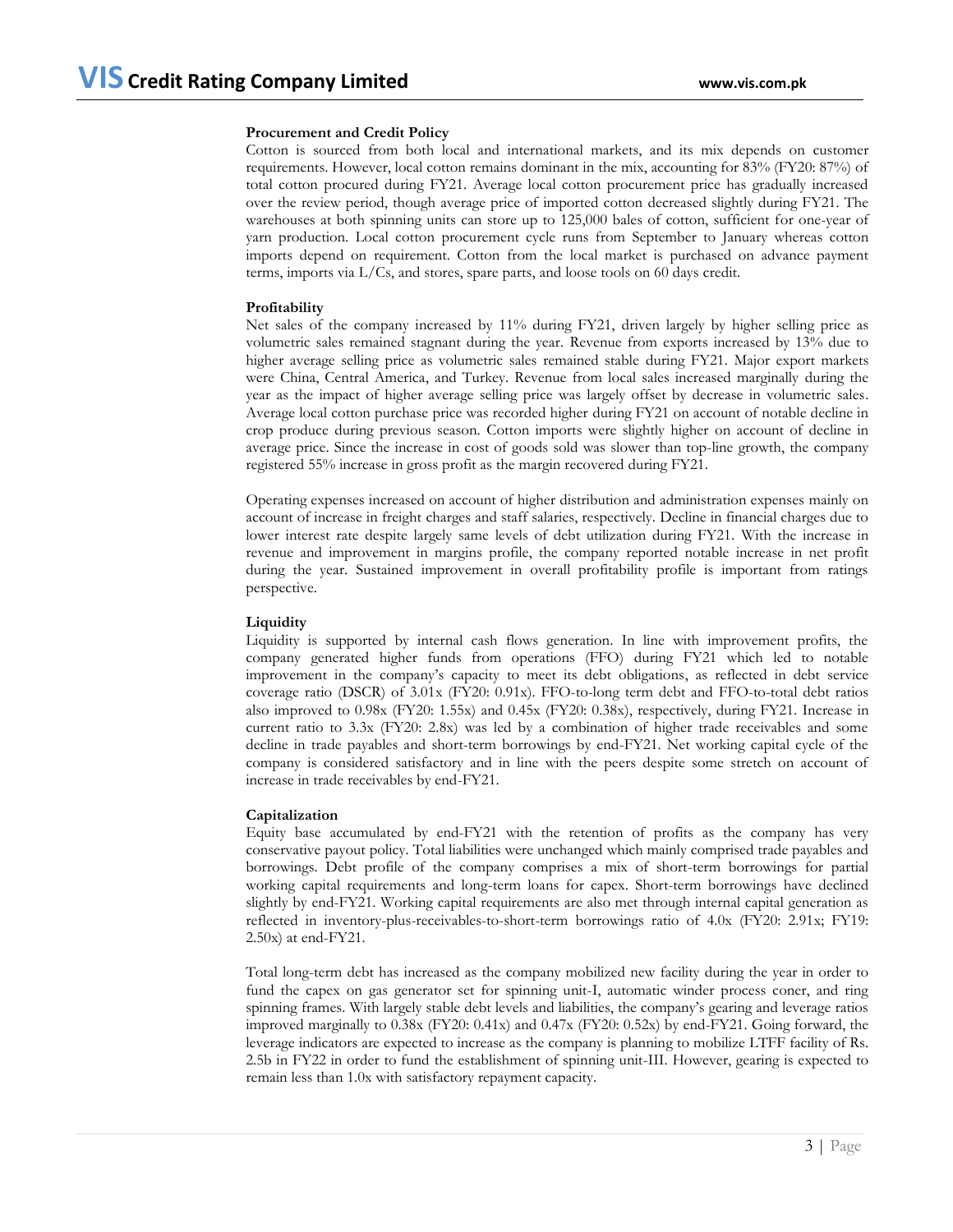# **ISSUE/ISSUER RATING SCALE & DEFINITIONS**

## Annexure I

# VIS Credit Rating Company Limited

## **RATING SCALE & DEFINITIONS: ISSUES / ISSUERS**

#### Medium to Long-Term

#### AAA

Highest credit quality; the risk factors are negligible, being only slightly more than for risk-free Government of Pakistan's debt.

#### AA+, AA, AA-

High credit quality; Protection factors are strong. Risk is modest but may vary slightly from time to time because of economic conditions.

#### A+, A, A-

Good credit quality; Protection factors are adequate. Risk factors may vary with possible changes in the economy.

#### BBB+, BBB, BBB-

Adequate credit quality; Protection factors are reasonable and sufficient. Risk factors are considered variable if changes occur in the economy.

#### **BB+, BB, BB-**

Obligations deemed likely to be met. Protection factors are capable of weakening if changes occur in the economy. Overall quality may move up or down frequently within this category.

#### B+, B, B-

Obligations deemed less likely to be met. Protection factors are capable of fluctuating widely if changes occur in the economy. Overall quality may move up or down frequently within this category or into higher or lower rating grade.

#### $_{\rm ccc}$

Considerable uncertainty exists towards meeting the obligations. Protection factors are scarce and risk may be substantial.

 $_{cc}$ A high default risk

## C

A very high default risk

D

Defaulted obligations

Rating Watch: VIS places entities and issues on 'Rating Watch' when it deems that there are conditions present that necessitate re-evaluation of the assigned rating(s). Refer to our 'Criteria for Rating Watch' for details. www.vis.com.pk/images/criteria\_watch. pdf

Rating Outlooks: The three outlooks 'Positive', 'Stable' and 'Negative' qualify the potential direction of the assigned rating(s). An outlook is not necessarily a precursor of a rating change. Refer to our 'Criteria for Rating Outlook' for details.www.vis.com.pk/ images/criteria\_outlook.pdf

(SO) Rating: A suffix (SO) is added to the ratings of 'structured' securities where the servicing of debt and related obligations is backed by some sort of financial assets and/or credit support from a third party to the transaction. The suffix (SO), abbreviated for 'structured obligation', denotes that the rating has been achieved on grounds of the structure backing the transaction that enhanced the credit quality of the securities and not on the basis of the credit quality of the issuing entity alone.

### Short-Term

#### $A-1+$

Highest certainty of timely payment; Short-term liquidity, including internal operating factors and /or access to alternative sources of funds, is outstanding and safety is just below risk free Government of Pakistan's short-term obligations.

 $A-1$ 

High certainty of timely payment; Liquidity factors are excellent and supported by good fundamental protection factors. Risk factors are minor.

#### $A-2$

Good certainty of timely payment. Liquidity factors and company fundamentals are sound. Access to capital markets is good. Risk factors are small.

#### $\Delta - 3$

B.

c

Satisfactory liquidity and other protection factors qualify entities / issues as to investment grade. Risk factors are larger and subject to more variation. Nevertheless, timely payment is expected.

Speculative investment characteristics; Liquidity may not be sufficient to ensure timely payment of obligations.

Capacity for timely payment of obligations is doubtful.

(bir) Rating: A suffix (bir) is added to the ratings of a particular banking facility obtained by the borrower from a financial institution. The suffix (blr), abbreviated for 'bank loan rating' denotes that the rating is based on the credit quality of the entity and security structure of the facility.

'p' Rating: A 'p' rating is assigned to entities, where the management has not requested a rating, however, agrees to provide informational support. A 'p' rating is shown with a 'p' subscript and is publicly disclosed. It is not modified by a plus (+) or a minus (-) sign which indicates relative standing within a rating category. Outlook is not assigned to these ratings. Refer to our 'Policy for Private Ratings' for details. www.vis.com.pk/images/ policy\_ratings.pdf

'SD' Rating: An 'SD' rating is assigned when VIS believes that the ratee has selectively defaulted on a specific issue or obligation but it will continue to meet its payment obligations on other issues or obligations in a timely manner.